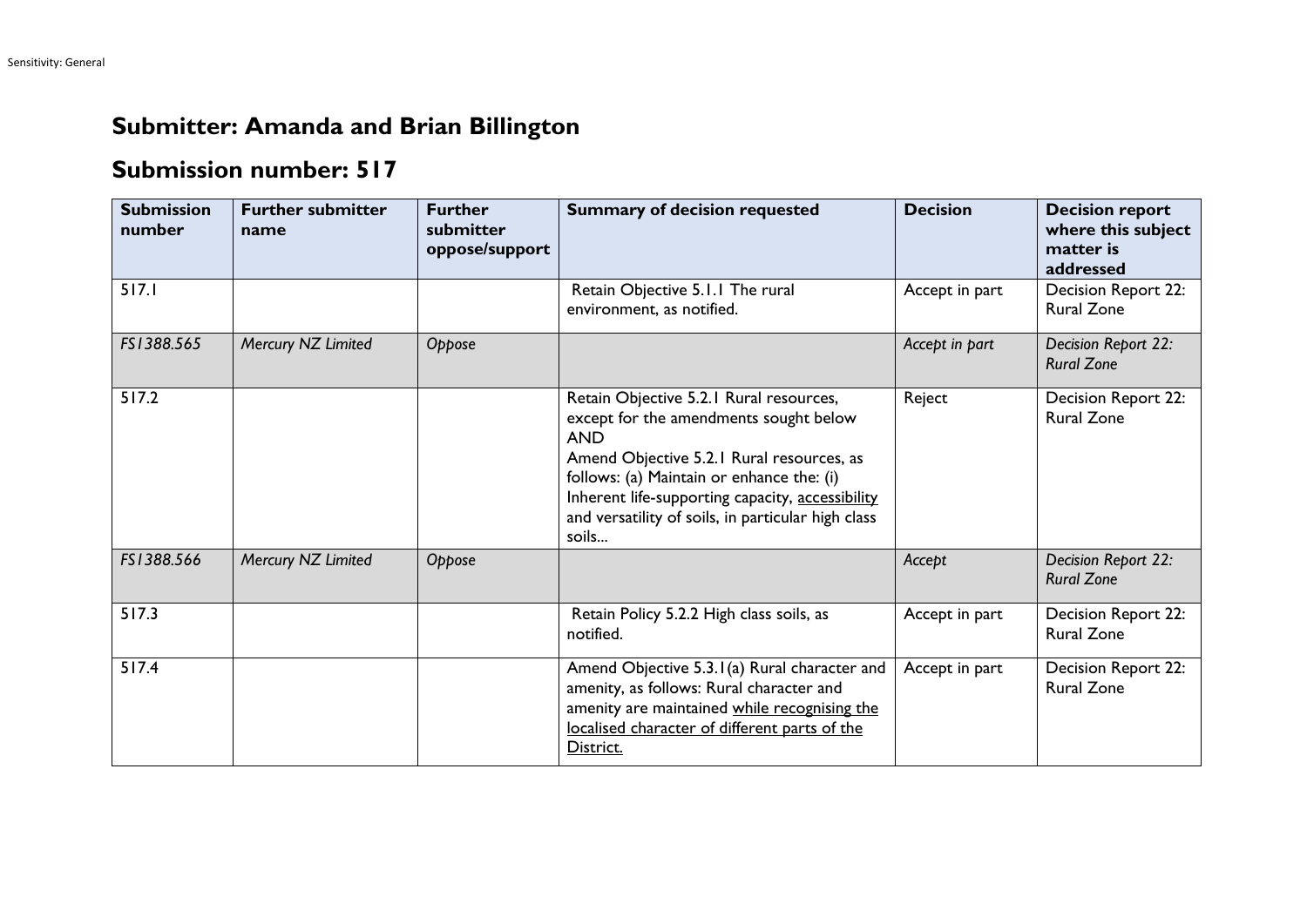| <b>Submission</b><br>number | <b>Further submitter</b><br>name | <b>Further</b><br>submitter<br>oppose/support | <b>Summary of decision requested</b>                                                                                                                                                                                                                                                                                                                                                                                                                           | <b>Decision</b> | <b>Decision report</b><br>where this subject<br>matter is<br>addressed |
|-----------------------------|----------------------------------|-----------------------------------------------|----------------------------------------------------------------------------------------------------------------------------------------------------------------------------------------------------------------------------------------------------------------------------------------------------------------------------------------------------------------------------------------------------------------------------------------------------------------|-----------------|------------------------------------------------------------------------|
| 517.5                       |                                  |                                               | Retain Rule 22.4.1.2(a)(i), (ii) and (iii) General<br>Subdivision, as notified.                                                                                                                                                                                                                                                                                                                                                                                | Accept in part  | Decision Report 22:<br><b>Rural Zone</b>                               |
| FS1388.567                  | Mercury NZ Limited               | Oppose                                        |                                                                                                                                                                                                                                                                                                                                                                                                                                                                | Accept in part  | Decision Report 22:<br><b>Rural Zone</b>                               |
| 517.6                       |                                  |                                               | Retain Rule 22.4.1.2 General subdivision,<br>except for the amendments sought below<br><b>AND</b><br>Add a new discretionary activity to Rule<br>22.4.1.2 General subdivision, as follows: D1<br>(a) General subdivision around an existing<br>dwelling and associated curtilage that does<br>not comply with Rule 22.4.1.2. (iv) RD1. (b)<br>General subdivision around established rural<br>activities that does not comply with Rule<br>22.4.1.2. (iv) RD1. | Accept in part  | Decision Report 22:<br><b>Rural Zone</b>                               |
| FS1388.568                  | Mercury NZ Limited               | Oppose                                        |                                                                                                                                                                                                                                                                                                                                                                                                                                                                | Accept in part  | Decision Report 22:<br><b>Rural Zone</b>                               |
| 517.7                       |                                  |                                               | Delete Rule 22.4.1.2(a)(v) General Subdivision<br>(80/20 Rule); AND Add new matters of<br>discretion to rule 22.4.1.2(b), as follows: (vi)<br><b>Effects on rural productivity and</b><br>fragmentation of high class soils.                                                                                                                                                                                                                                   | Accept in part  | Decision Report 22:<br><b>Rural Zone</b>                               |
| FS1388.569                  | Mercury NZ Limited               | Oppose                                        |                                                                                                                                                                                                                                                                                                                                                                                                                                                                | Accept in part  | Decision Report 22:<br><b>Rural Zone</b>                               |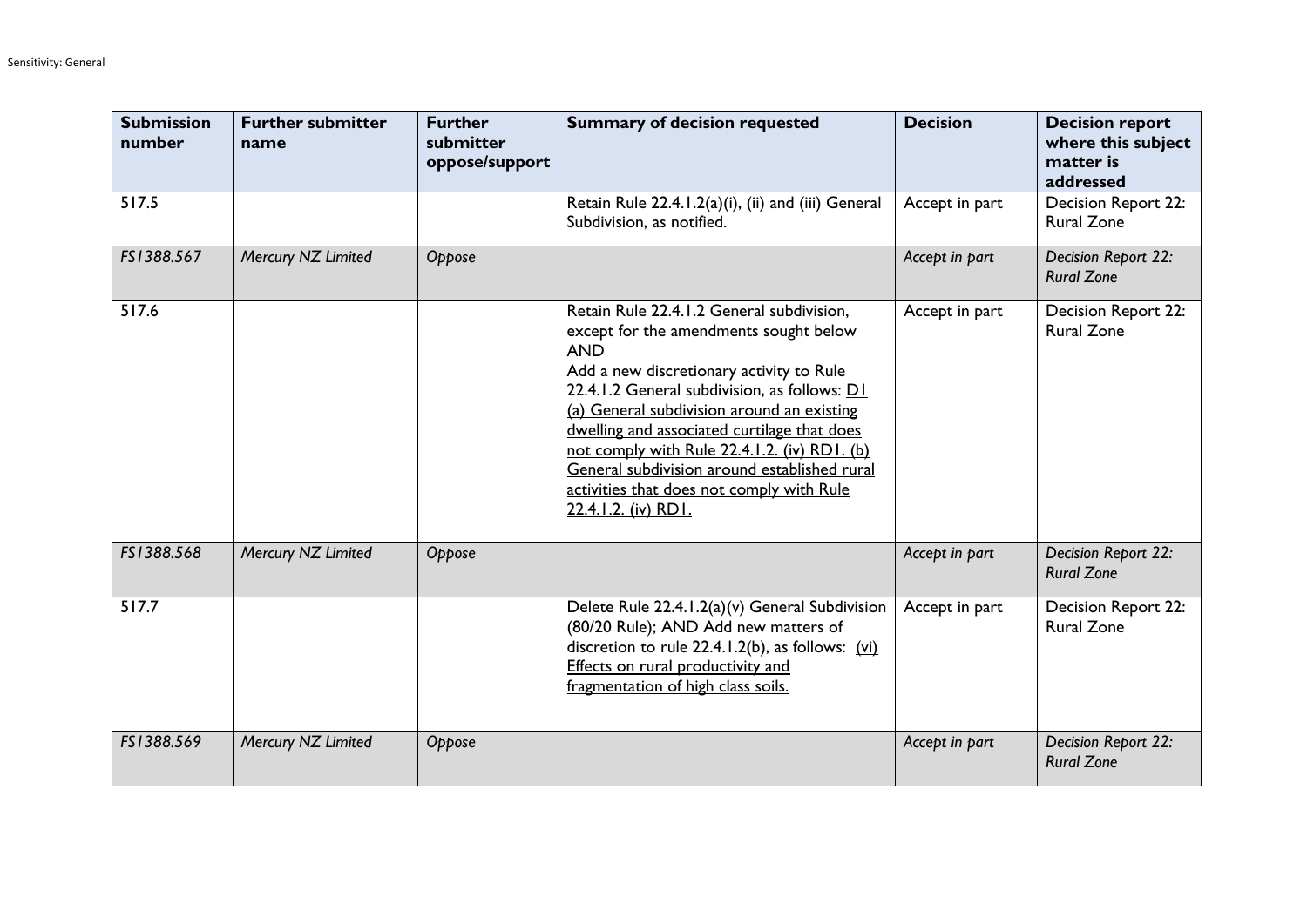| <b>Submission</b><br>number | <b>Further submitter</b><br>name | <b>Further</b><br>submitter<br>oppose/support | <b>Summary of decision requested</b>                                                                                                                                                                                                                                                                                                                                                                                                                                                                                                                                                                                                                                                                                                                                                                | <b>Decision</b> | <b>Decision report</b><br>where this subject<br>matter is<br>addressed |
|-----------------------------|----------------------------------|-----------------------------------------------|-----------------------------------------------------------------------------------------------------------------------------------------------------------------------------------------------------------------------------------------------------------------------------------------------------------------------------------------------------------------------------------------------------------------------------------------------------------------------------------------------------------------------------------------------------------------------------------------------------------------------------------------------------------------------------------------------------------------------------------------------------------------------------------------------------|-----------------|------------------------------------------------------------------------|
| 517.8                       |                                  |                                               | Retain Rule 22.4.1.2(a)(iv) General<br>subdivision.                                                                                                                                                                                                                                                                                                                                                                                                                                                                                                                                                                                                                                                                                                                                                 | Accept in part  | Decision Report 22:<br><b>Rural Zone</b>                               |
| FS1388.570                  | Mercury NZ Limited               | Oppose                                        |                                                                                                                                                                                                                                                                                                                                                                                                                                                                                                                                                                                                                                                                                                                                                                                                     | Accept in part  | Decision Report 22:<br><b>Rural Zone</b>                               |
| 517.9                       |                                  |                                               | Retain Policy 5.3.8 Effects on rural character<br>and amenity from rural subdivision, except<br>for the amendments sought below<br>AND Amend Policy 5.3.8 Effects on rural<br>character and amenity from rural subdivision,<br>as follows: (b) Ensure development does not<br>compromise the predominant open space,<br>character and amenity of rural areas.<br>(d)Rural hamlet subdivision and boundary<br>relocations ensure the following: (i)Protection<br>of rural land for productive purposes;<br>(ii) Maintenance of the localised rural<br>character and amenity of the surrounding<br>rural environment; (iii)Minimisation of<br>cumulative effects. (e)Subdivision, use and<br>development opportunities ensure that<br>localised rural character and amenity values<br>are maintained. | Accept in part  | Decision Report 22:<br><b>Rural Zone</b>                               |
| 517.10                      |                                  |                                               | Amend the activity status for Rules 22.4.1.1<br>PR1, PR2, PR3 and PR4 Prohibited subdivision<br>from prohibited activities to non-complying<br>activities.                                                                                                                                                                                                                                                                                                                                                                                                                                                                                                                                                                                                                                          | Accept in part  | Decision Report 22:<br><b>Rural Zone</b>                               |